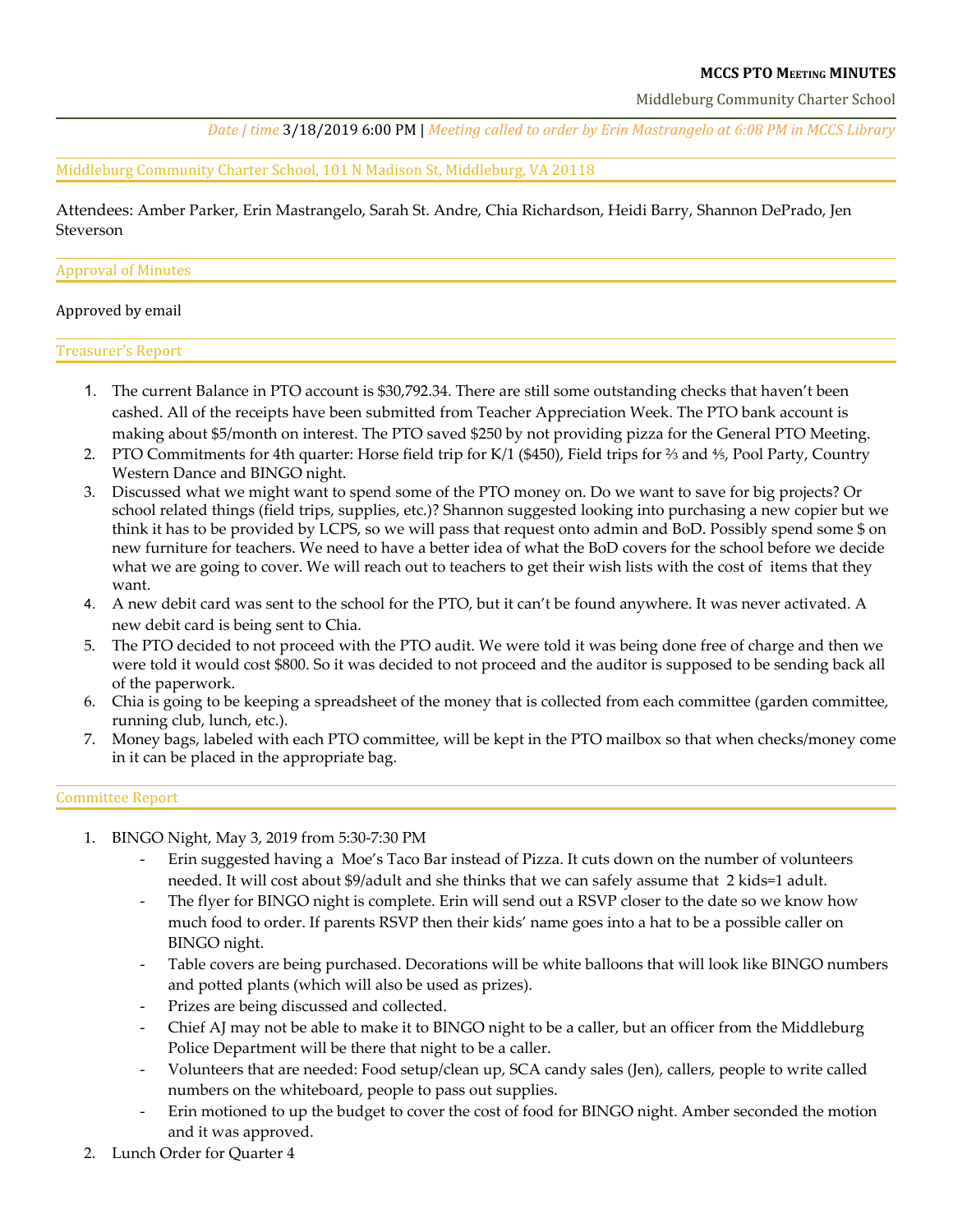Hard deadline of Wednesday, March 20, 2019 for all lunch orders.

# 3. Garden Club

- Discussed who is responsible for the Garden Club, PTO? SMT? BoD? Need to have a conversation with the BoD about what they are responsible for when it comes to school maintenance/gardening. Discussed looking into building a relationship with a landscaper so that they could help us with mulching. Also need to look into if other companies/organizations would be interested in donating flowers, mulch, etc.
- The PTO can look into adding a budget item to help with some of the school's gardening needs. Shannon mentioned that she would like to eventually see a Music Garden, Game Table and Weather Station.
- Loree Posey will be the Garden Committee chair next year.
- 4. Running Club
	- Sending out registration information on Wednesday, March 20, 2019.
	- Sarah read the description of the Running Club to the PTO Board. We looked at possible t-shirt designs for the running club. We will run the running club logo by the BoD communication committee.
	- Running Club fees will be checks only this year. We will look at possibly offering online payments next year.

# New Business

- 1. We discussed having a BoD member to be a liason to the PTO so that things that are discussed at our meeting can be taken back to the BoD.
- 2. Good reports about the Virginia Repertory Theatre's production of "I Have a Dream". Everyone seemed to enjoy the performance.
- 3. Discussed possibility of auctioning off or giving away leftover vacation packages from BWS.
- 4. Need to create a Junk Folder in Gmail and put irrelevant emails in that folder.
- 5. Discussed that when volunteers are needed for an event, it is the job of the event coordinator to find the needed volunteers, not the job of the volunteer coordinator.
- 6. Discussed looking into renaming/rebranding the volunteer coordinator PTO position and will look into that more this summer.
- 7. Country Western Dance
	- a. Discussing transitioning the night to more of a Country Fair atmosphere.
	- b. Will be held in conjunction with LEO Night and Talent Show
		- i. Classrooms will have classwork out from the 4th quarter for parents to look at (open house atmosphere).
		- ii. Talent Show will be performed by grade level outside on the flatbed truck. This will be the entertainment for the night
			- 1. Teachers will be coming up with talent that will be performed, by classroom, that night.
		- iii. Will get together with Mrs. Charnley to go over all of the details.
	- c. There will be no rain date. Will all be moved indoors if it rains.
	- d. Discussed possibly bringing in a food vendor (hot dogs, hamburgers) for the night and providing everyone with a food voucher.
	- e. Do we still want to have the dessert auction?
	- f. Moving the auction for the parking spaces to the Back to School Picnic at the beginning of the year.
- 8. The teacher's lounge needs to be restocked. Erin motioned to spend \$100 after spring break to restock it and it was 2nd by Amber and approved.
- 9. We would like to bring some type of Drug Prevention program to the school (D.A.R.E.) for the upper grades that they can participate in after SOLs. Will talk to the Middleburg Police Department about providing some type of program for the kids.
- 10. Open Late Concerts:
	- a. May 31 and July 26 are two dates that have been provided to us as possible dates to have some type of activity table at the concert.
- 11. PTO Website
	- a. Discussed the possibility of using a different web service that is easier and cheaper to use (than WIX), but still allows credit card purchases through the site.
		- i. WIX does already have BWS stuff in it, so we would have to re-enter all of that information with a new website service.
	- b. See if there is someone at school who would like to take on designing, implementing the website.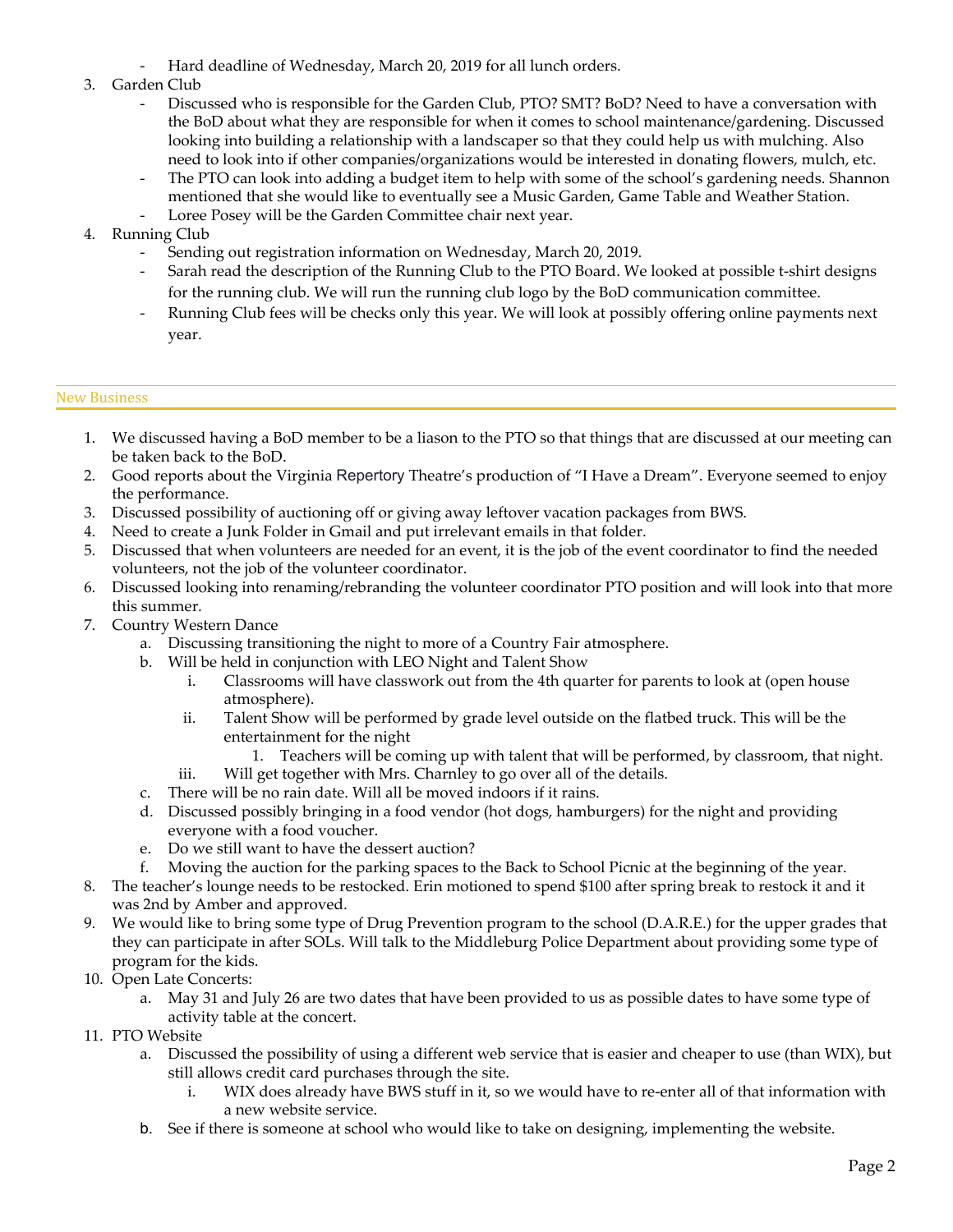# 12. 4th Quarter Assembly

- a. Mr. Mueller doesn't currently have any ideas/suggestions.
- b. Discussed the possibility of doing a school wide field trip/activity instead of an assembly (i.e. Great Country Farms, Ticonderoga, Oatlands/Wegmeyer Farms).

#### Old Business

- 1. Discussed creating and sending out a hard copy of contact info release permission for parents to sign. Looked into possibly sending this info out through room parents. It was determined that the Board of Directors prefers that this comes through them.
- 2. Followed up with teachers to finalize their school supply lists. A reminder was sent and we are just waiting on the ⅔ list.
- 3. Discussed with Mrs. Charnley and decided that the SCA would sell candy during BINGO Night as a fundraiser.

Erin:

- Continuing to organize Bingo Night. Flyer created, Chief AJ contacted, would like to order tablecloths, discuss dinner options, SCA snacks/drinks/spirit wear,
- Send out lunch order forms for quarter 4 Done

Sarah:

- Create and send out some type of RSVP for General PTO meeting. Determined not needed.
- Continue to go through PTO items at school to inventory and organize items. In Progress
- Follow up with teachers on how they spend the money they are given each year by the PTO on and how much they think they need. I haven't done this yet; feel like I should wait for things to slow down a bit before getting into these details.
- Review and vote on Running Club Proposal. Mr. Mueller approved this; sent phase one of getting the Club up and running.

Chia:

- Upload budget to the Google drive
- Update Treasurer's job description.

Jenny:

• Talk with Katie Charnley about having the 5th grade sell popcorn/candy as a fundraiser during Bingo Night.Done

Jen:

- Investigate what all of the Wix needs are and what we currently have to decide if we want to keep our current membership. Seems that we are overpaying for Wix. Sarah and I have been looking at cheaper alternatives that still meet our needs.
- Continue to go through PTO items at school to inventory and organize items. In progress
- Continue to work on updating the PTO Website. Updated PTO minutes and upcoming events were added.

#### Action Items

Erin:

- Research what the PTO should keep from year to year (invoices, receipts, etc.).
- Create a RSVP for Bingo.
- Contact Michelle Nicholson about calendar log-in.
- Continuing to organize Bingo Night.
- Continue to go through PTO items at school to inventory and organize items

Jen:

- Talk with Mrs. Charnley about what to sell for desserts/candy during BINGO.
- Talk with Rhonda Hatter about log-in for MCCS website.
- Get more information about LCPS DJs for the Country Western Dance.